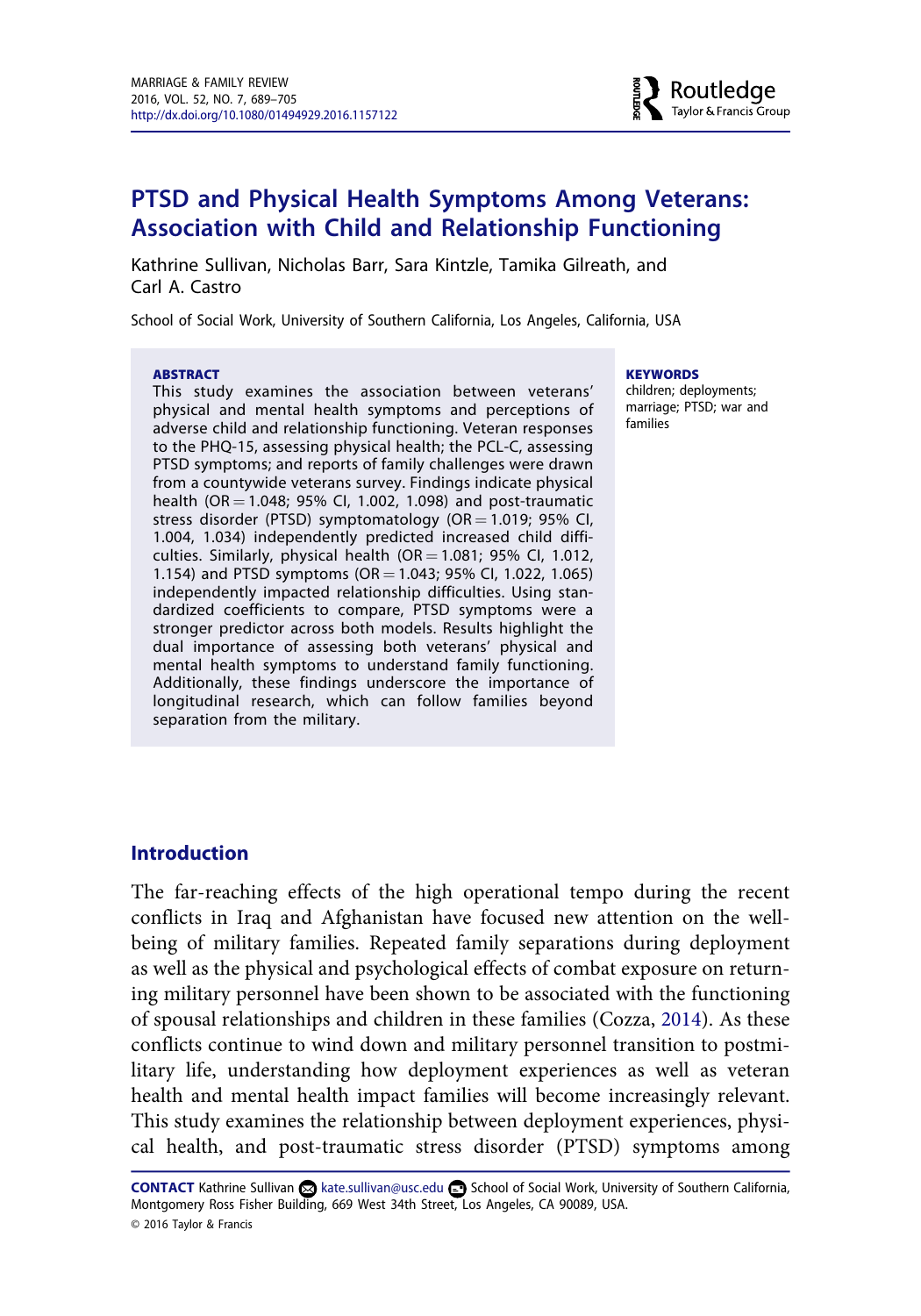veterans and their reports of adverse child and intimate or spousal relationship functioning.

This work is informed by family systems theory, which assumes that (1) the family as a unit is greater than the sum of its individual members, (2) family members will have an ongoing and reciprocal impact on each other, and (3) the behavior of individual members is best understood in the context of the family system as a whole (Cox & Paley, [1997;](#page-14-0) Minuchin, [1974](#page-16-0)). Taking a family systems perspective suggests that in military-connected and veteran families, the experiences of the military-involved parent/spouse will have ramifications for the entire family, including the spousal relationship and the functioning of children in the home.

### **Child functioning in veteran families**

### *Deployments*

The family systems perspective is consistent with empirical research on children in military families. The impact of parental military service on children has largely been studied among an active duty military population, with little research focused on veterans and their children. This literature suggests that deployments as well as the physical and mental health challenges that result from military service may impact child functioning. Findings regarding the impact of deployment on child functioning from the first Gulf War (Jensen, Martin, & Watanabe, [1996](#page-15-0)) indicated modest increases in depressive symptoms related to parental deployment but no changes in behavioral functioning. More recently, both length and number of parental deployments have been associated with adverse outcomes for children including mental health, behavioral functioning, and suicidality (Chandra et al., [2010;](#page-14-0) Flake, Davis, Johnson, & Middleton, [2009;](#page-15-0) Gilreath et al., [2015\)](#page-15-0), although the magnitude of these effects may be relatively small (Card et al., [2011\)](#page-14-0). Difficulties for children have been shown to continue and possibly escalate during the transition period after deployment (Lester et al., [2010\)](#page-16-0). However, because of a paucity of research on the children of veterans, it is unclear whether these challenges to healthy functioning related to parental deployment persist once personnel separate from military service.

### *PTSD symptoms*

Life course theory, when applied to the experience of veterans, suggests that it is not just military service but veterans' pre- and postservice experiences as well as their innate characteristics that determine outcomes (MacLean & Elder, [2007\)](#page-16-0). Indeed, a series of studies with Vietnam-era veterans determined that although war-related factors were preeminent, both pre- and postwar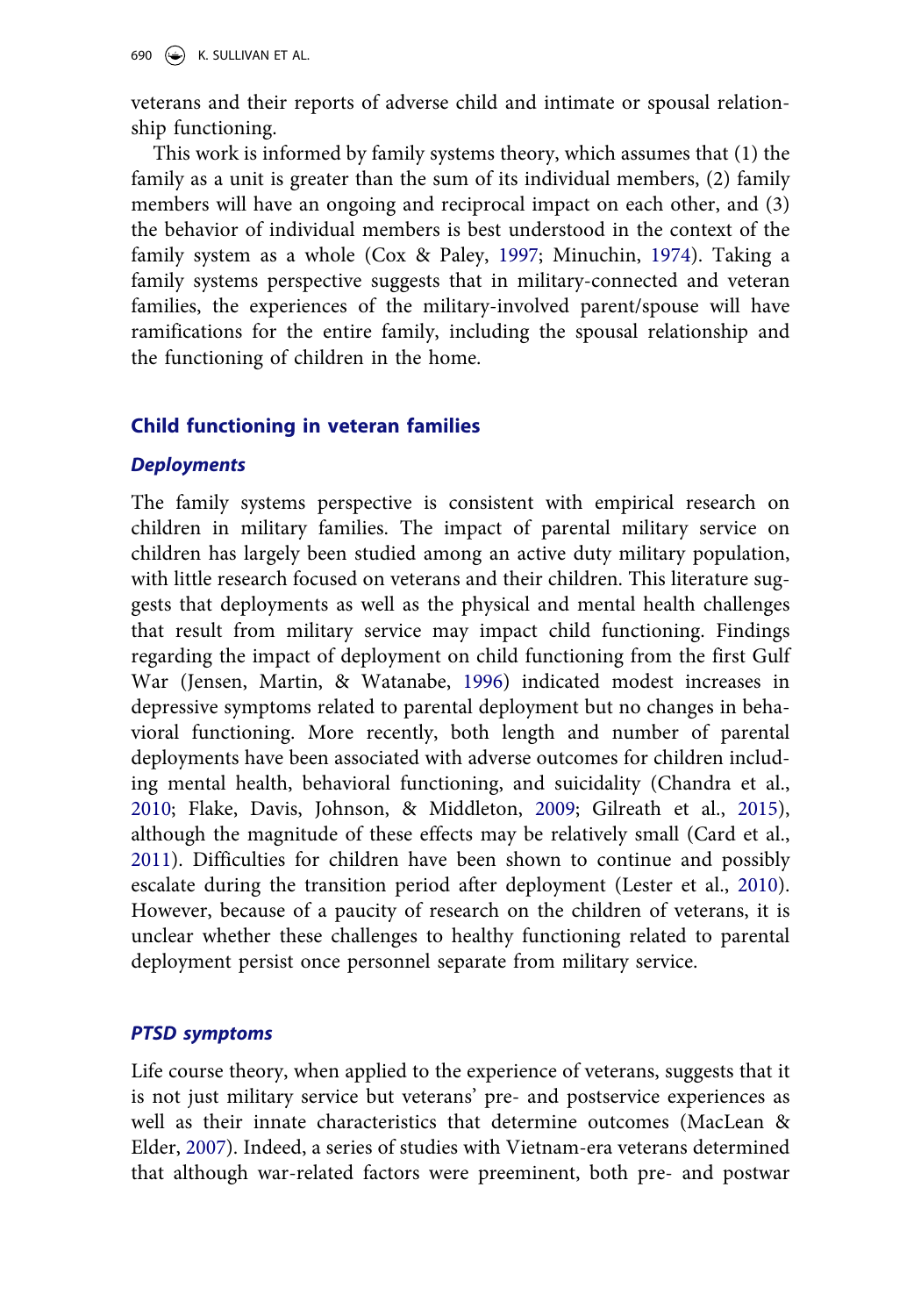variables were also relevant in considering veterans' risk for PTSD symptomatology (King, King, Foy, Keane, & Fairbank, [1999](#page-15-0)). In recent conflicts, PTSD has been the most commonly researched mental health challenge experienced by service members and veterans (Cozza, Holmes, & Van Ost, [2013\)](#page-14-0). The mental health difficulties that military personnel and veterans experience subsequent to military service also have the potential to adversely impact children in their families. PTSD symptoms among military-connected and veteran parents have been found to impair parenting behaviors (Jordan et al., [1992;](#page-15-0) Solomon, Debby-Aharon, Zerach, & Horesh, [2011](#page-16-0)), which may impact child functioning. However, research into the direct impact of veteran PTSD symptoms on child outcomes has produced mixed findings (Dekel & Monson, [2010\)](#page-15-0) with some results indicating an adverse impact including increased behavior problems, anxiety, and aggression, whereas others found little to no impact on outcomes, including emotional distress, social development, and self-esteem.

#### *Physical health symptoms*

Although the association between service member mental health and family outcomes has been examined more thoroughly, less attention has been paid to the association between the physical health of veterans and child functioning. Cozza et al. ([2010\)](#page-14-0) found that the impact of physical injuries on child outcomes depended on family functioning before the injury; children from families that were previously distressed tended to be more adversely impacted by parental combat injury. Physical injuries and physical health symptoms may impair child functioning through a number of pathways, including limiting parenting abilities and disruptive shifts in family roles (Holmes, Rauch, & Cozza, [2013\)](#page-14-0). Theoretically, some researchers in this field suggest that "invisible wounds," including mental health symptoms, may be more problematic for children than "visible wounds," including many injuries and physical health deficits, because mental health symptoms may be more difficult for children to understand and could be misinterpreted by children, leading to more emotional and behavioral difficulties (Gorman, Fitzgerald, & Blow, [2010](#page-15-0)).

#### **Intimate relationship functioning in veteran families**

### *Deployments*

Deployment experiences as well as physical and mental health also have the potential to impact spousal relationships in veteran families. Previous research related to the impact of deployment on spousal relationships has been mixed. Some results have indicated that marital satisfaction may be adversely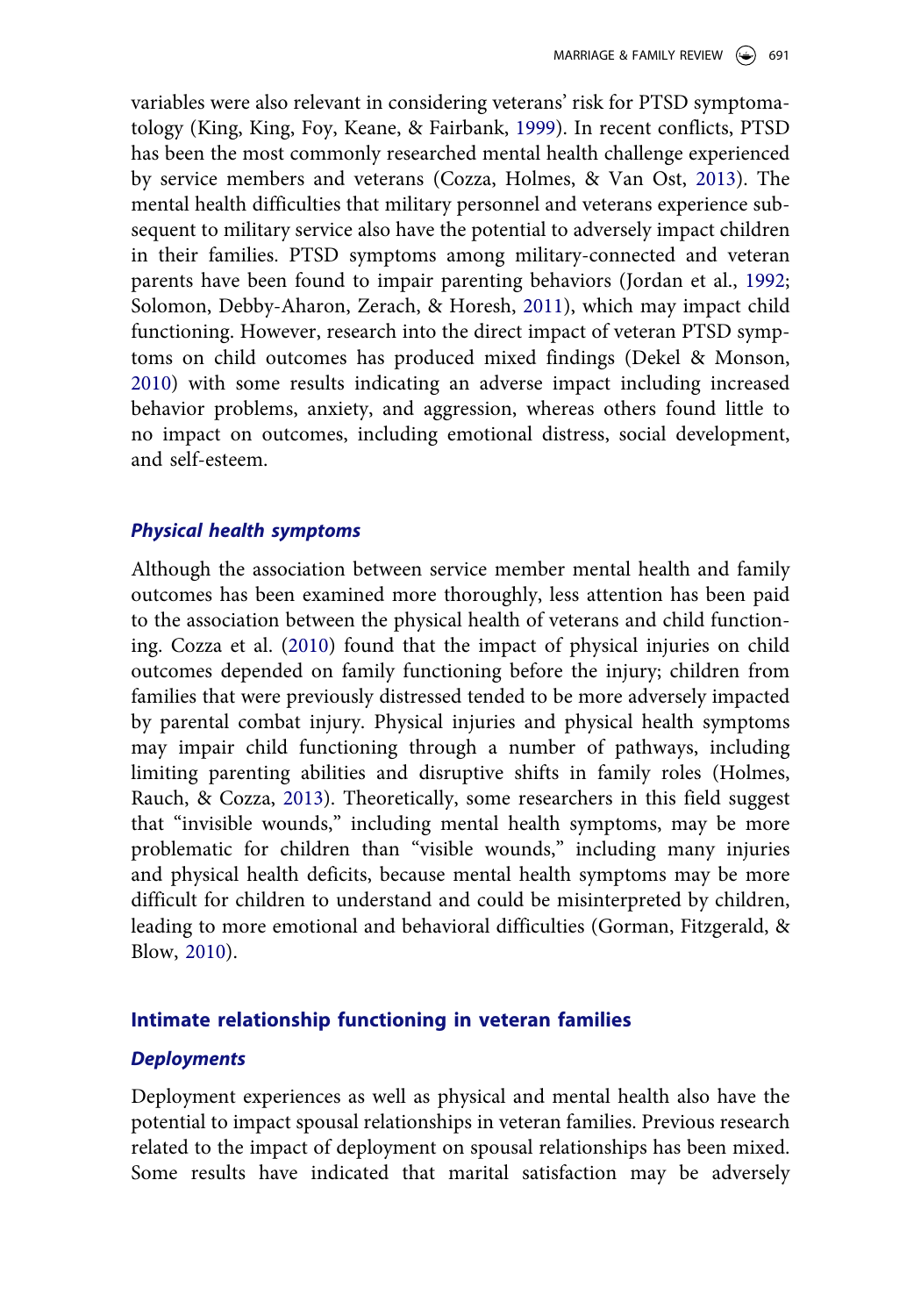impacted by deployment (McLeland, Sutton, & Schumm, [2008\)](#page-16-0), and others have even noted an increase in divorce among military and veteran couples in the years after a deployment (Schumm, Bell, & Gade, [2000](#page-16-0)). However, other research has found no lasting impact on relationship functioning related to deployment alone (Allen, Rhoades, Stanley, & Markman, [2010](#page-14-0)) and mixed or nonsignificant findings related to the impact of deployment on divorce rates (Conley & Heerwig, [2011](#page-14-0); Karney & Crown, [2007](#page-15-0)).

# *PTSD symptoms*

Although results related to deployment may be mixed, results regarding the impact of mental health difficulties, and PTSD symptoms specifically, on relationship functioning have been consistent. In both military and veteran populations, PTSD symptoms in the military or veteran spouse have been associated with lower relationship quality, more relationship distress, and impaired intimacy (Goff, Crow, Reisbig, & Hamilton, [2007](#page-15-0); Jordan et al., [1992](#page-15-0); Khaylis, Polusny, Erbes, Gewirtz, & Rath, [2011](#page-15-0); Lambert, Engh, Hasbun, & Holzer, [2012](#page-15-0)). This relationship appears to hold even at subclinical symptom levels (Caska & Renshaw, [2011\)](#page-14-0). PTSD among combat veterans has also been associated with an increase in aggression and intimate partner violence in spousal relationships (Taft, Watkins, Stafford, Street, & Monson, [2011](#page-16-0)).

# *Physical health symptoms*

The association between injuries and impaired physical health with relationship functioning is less clear. There is little research examining this association in veteran families. In the active duty population, one study of the impact of physical health on family functioning among National Guard members and their spouses did not find an increase in relationship stress related to poor physical health (Gorman et al., [2014](#page-15-0)). However, others have suggested that physical injuries among military-connected individuals may increase burden for their spouses (Holmes et al., [2013](#page-15-0)), which has the potential to impact relationship functioning.

# **Hypotheses**

This study examines the impact of deployment experiences, PTSD symptoms, and physical health symptoms on veteran reports of adverse child and intimate relationship functioning. Previous research suggests that deployments as well as the physical and mental health of veterans have the potential to impact child functioning and spousal relationships in veteran families. However, most of this research has focused on the impact of one of these stressors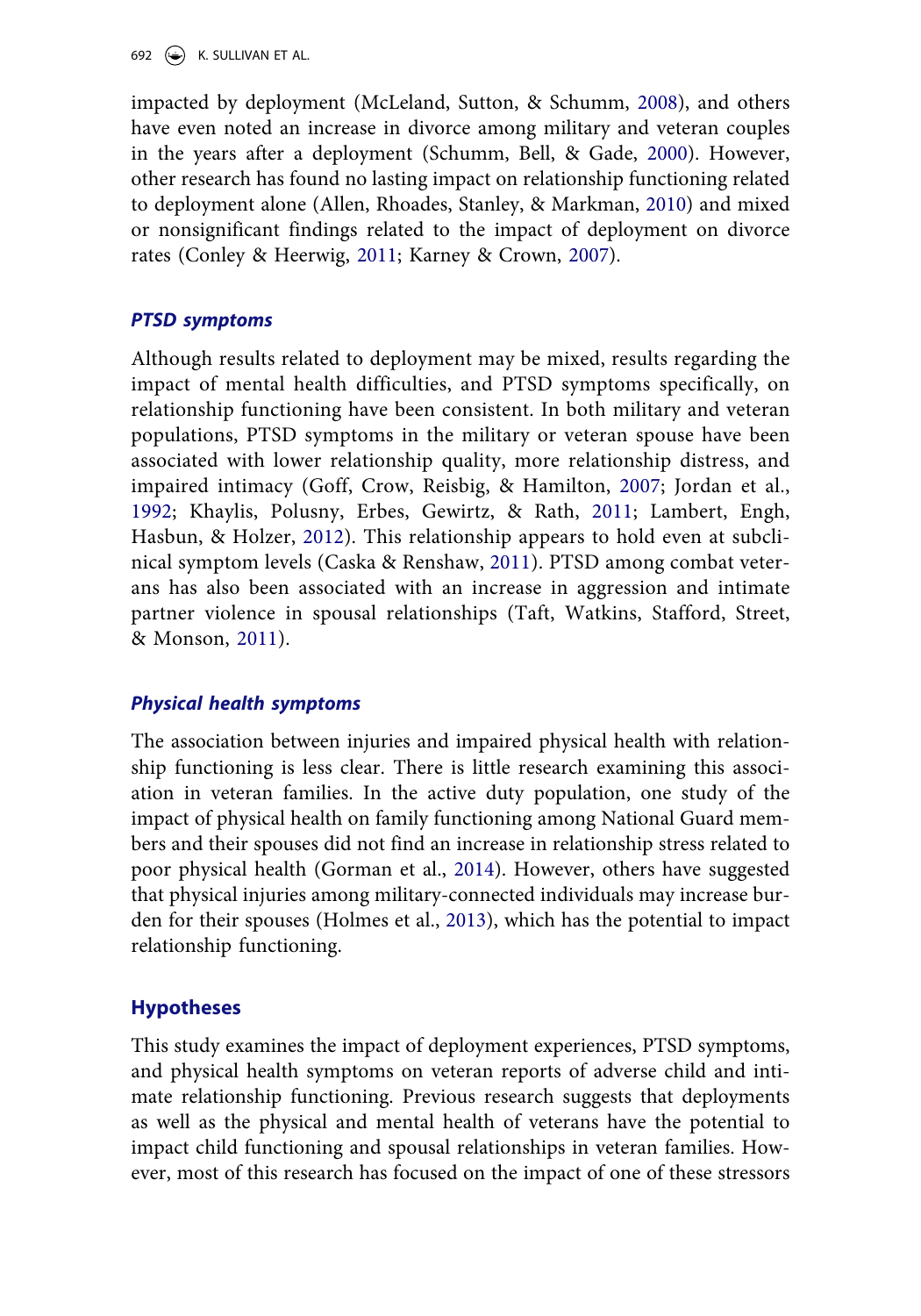at a time, and most has been conducted in military rather than veteran families. This study contributes to the existing body of literature in two distinct ways. First, by examining the simultaneous effect of these significant stressors (deployment, impaired mental health, and impaired physical health), we may be able to identify which has the strongest association with adverse outcomes, a finding that has the potential to guide services for veteran families. Second, examining these issues in a veteran population may shed light on the lasting impact of these stressors on military families after separation from military service.

Family systems theory undergirds our assumption that the deployment experiences and physical and mental health symptoms of veterans will have ramifications for the entire family system and specifically for children and intimate relationships within these systems. This theoretical orientation and previous empirical evidence inform two specific hypotheses:

- H1. We hypothesize that each stressor (deployments, physical health symptoms, and PTSD symptoms) will be independently associated with increased reports of adverse child and intimate relationship functioning.
- H2. We hypothesize that PTSD symptoms will have the strongest relationship with reports of adverse child and relationship functioning as compared with deployments or physical health symptoms. Because there is little empirical evidence comparing the impact of physical and mental health on veteran families, this hypothesis is considered exploratory.

### **Methods**

### *Data and participants*

Data for these analyses were drawn from a survey of veterans living in southern California. The survey was completed between August 2013 and March 2014 by 1,356 veterans, including 448 who reported being in a serious relationship and 513 with at least one child. To capture the diversity of the veteran population in the area, survey participants were identified through a mixed, nonprobability sampling strategy. Contact information data from a state agency were leveraged to capture veterans who reported California residency at separation from military service. Via an e-mail containing a link to the survey, the state agency invited veterans living within one large southern California county to participate. Further, a local information center was enlisted to recruit participants from individuals who called the center and identified as a veteran. Those who were willing to be contacted about the study received a call from a member of the research team and were sent a link to the survey or a paper copy, if they agreed to participate.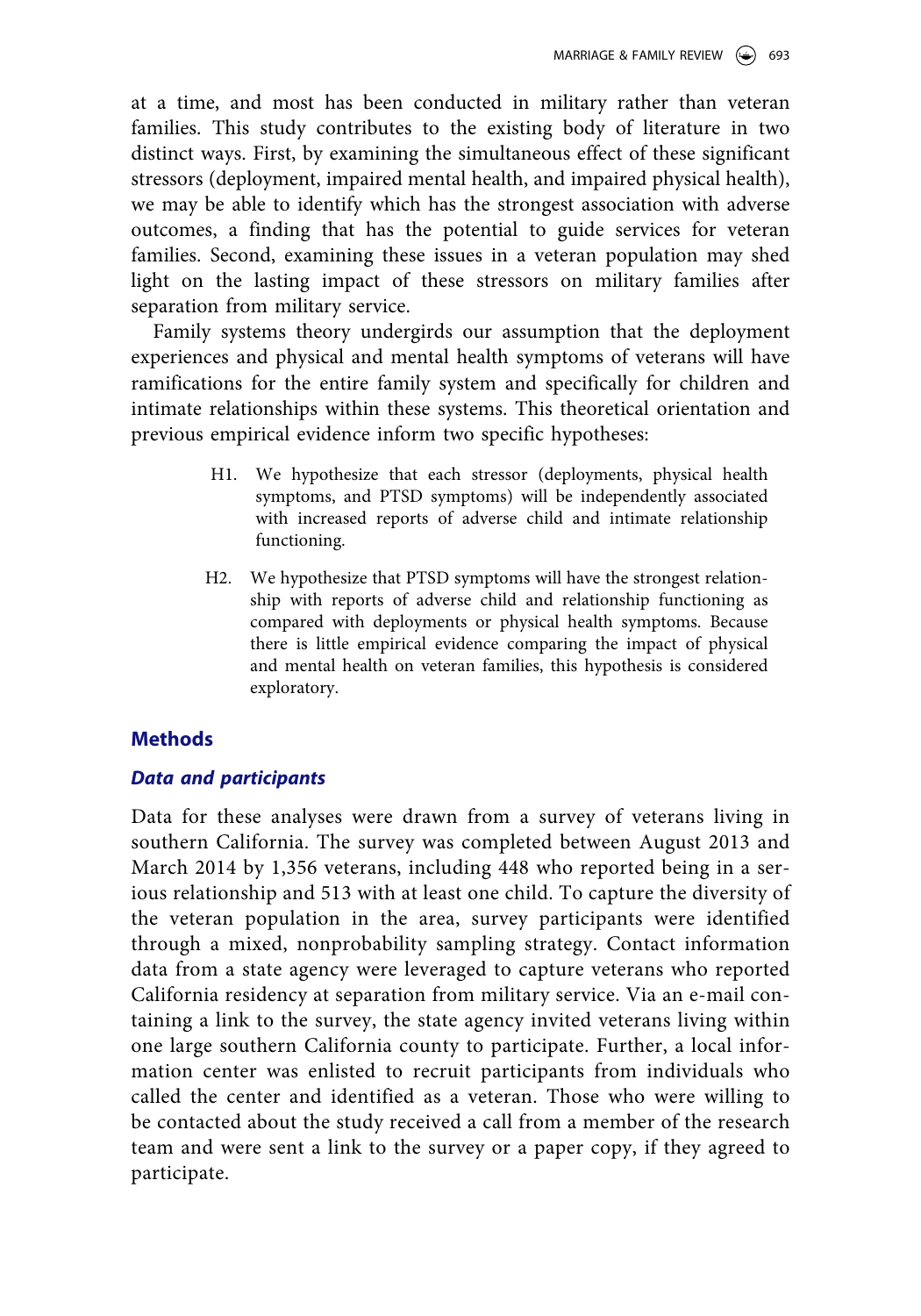Additionally, the research team partnered with a national veterans agency, local agencies serving the county veteran population, and college veterans agencies and organizations. Agencies provided a number of services to veterans, including employment, health, mental health, and housing. The national agency identified veterans in the target area using zip codes; these veterans were invited to participate using an online survey link. Several local agencies also participated in the recruitment process through two different approaches. These agencies e-mailed a link to the survey to their clients or invited research team members to agency events where participants completed paper-andpencil instruments. Similarly, college veteran organizations also recruited participants through the online survey link or at data collection events. Finally, participants were recruited through advertising, a public service announcement, and social media campaigns. All surveys were completed online (approximately 60%) or in paper-and-pencil format (approximately 40%). To avoid redundancies in data collection, contact information was collected from all participants and similar information double checked to ensure individuals did not complete the survey more than once. Participants received a \$15 gift card for completing the survey, which took 30 to 90 minutes. All procedures were reviewed and approved by the University of Southern California Institutional Review Board.

### *Measures*

Independent variables for these analyses included level of PTSD symptomatology, level of physical health symptomatology, and whether the veteran had experienced at least one deployment (yes or no), as well as a number of demographic variables controlled for in analysis, including age  $\leq 18$ through ≥71), gender (male or female), race (American Indian/Alaskan Native, Asian, Black or African American, Native Hawaiian or Pacific Islander, White [not Hispanic], or Hispanic and Latino) and education level (less than college education or college education or higher). Dependent variables included perceived adverse child and intimate relationship functioning. Demographic variables and number of deployments were captured via single items on the survey. The remaining measures are discussed in more detail below.

# *Mental health symptoms*

Although veterans may experience a number of mental health challenges, the prevalence of PTSD symptoms among active duty and veteran populations suggest that this is a critical variable to be included in models. PTSD symptoms were measured using the PTSD Checklist–Civilian (PCL-C; Weathers & Ford, [1996](#page-16-0)). The PCL-C is a 17-item measure in which respondents rate how much they were bothered during the last 30 days by each problem on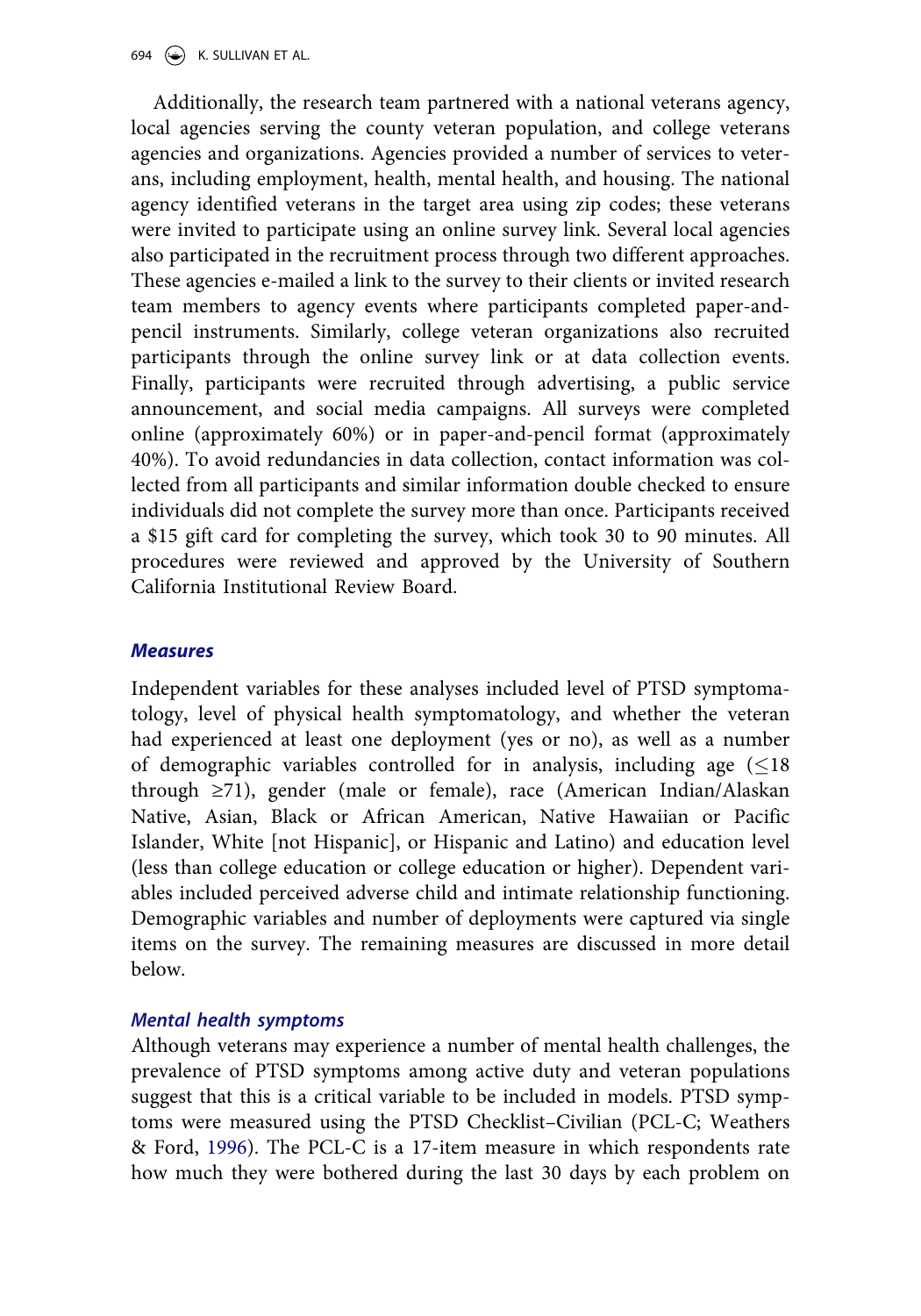5-point rating scale from  $0 = not$  at all to  $4 =$  extremely. Items on the PCL-C correspond directly with PTSD diagnostic criteria in the *Diagnostic and Statistical Manual of Mental Disorders IV-TR* (American Psychiatric Association, [2000\)](#page-14-0). Higher values indicate greater levels of symptomatology. The measure has demonstrated strong internal consistency and test–retest reliability ( $\alpha = .96$ ;  $r = .96$ ; Weathers, Litz, Herman, Huska, & Keane, [1993\)](#page-16-0). The internal consistency in this study was excellent ( $\alpha = .97$ ).

Given the previously discussed theoretical and empirical findings suggesting that both preservice and postservice factors should be considered alongside military experiences in determining veterans' health and mental health, we chose to use the civilian rather than military version of the PCL. The civilian version anchors prompts to "stressful experiences," allowing for the consideration of pre- and postwar factors, whereas the military version anchors prompts to "stressful military experiences," thus potentially obscuring the impact of other life course experiences. When previously used with a veteran population, the PCL-C has been shown to have acceptable psychometric properties (Wilkins, Lang, & Norman, [2011\)](#page-16-0).

#### *Physical symptoms*

Physical symptoms were measured using the Patient Health Questionnaire 15-item scale (PHQ-15; Kroenke, Spitzer, Williams, & Löwe, [2010](#page-15-0)). This scale assesses how much participants were bothered by health symptoms during the last 30 days on a scale of  $0 =$  not bothered at all to  $2 =$  bothered a lot. The final item on the PHQ-15, which relates to menstrual cramps, was excluded because there are relatively few female veterans in this sample. The PHQ-15 has been used to assess physical health symptoms in military and veteran populations (Wilk et al., [2010\)](#page-16-0). The scale has demonstrated internal consistency ( $\alpha$  = .80; Kroenke, Spitzer, & Williams, [2002](#page-15-0)) as was also demonstrated in the current study ( $\alpha = .89$ ).

#### *Adverse child functioning*

Child functioning was measured using a list of five challenges often experienced by children in military/veteran families. The list included concerns about behavior, academic performance, peer relationships, emotional problems, and physical problems. The list begins with the prompt, "Have you worried about the following child-related problems in the past 12 months?" and response options included 0 (no), indicating that a particular difficulty is not a concern for their child, or 1 (yes), indicating that a particular difficulty is a concern. The list demonstrated adequate internal consistency in this study ( $\alpha = .80$ ), and exploratory factor analysis indicated that these items loaded together onto one underlying adverse child functioning factor.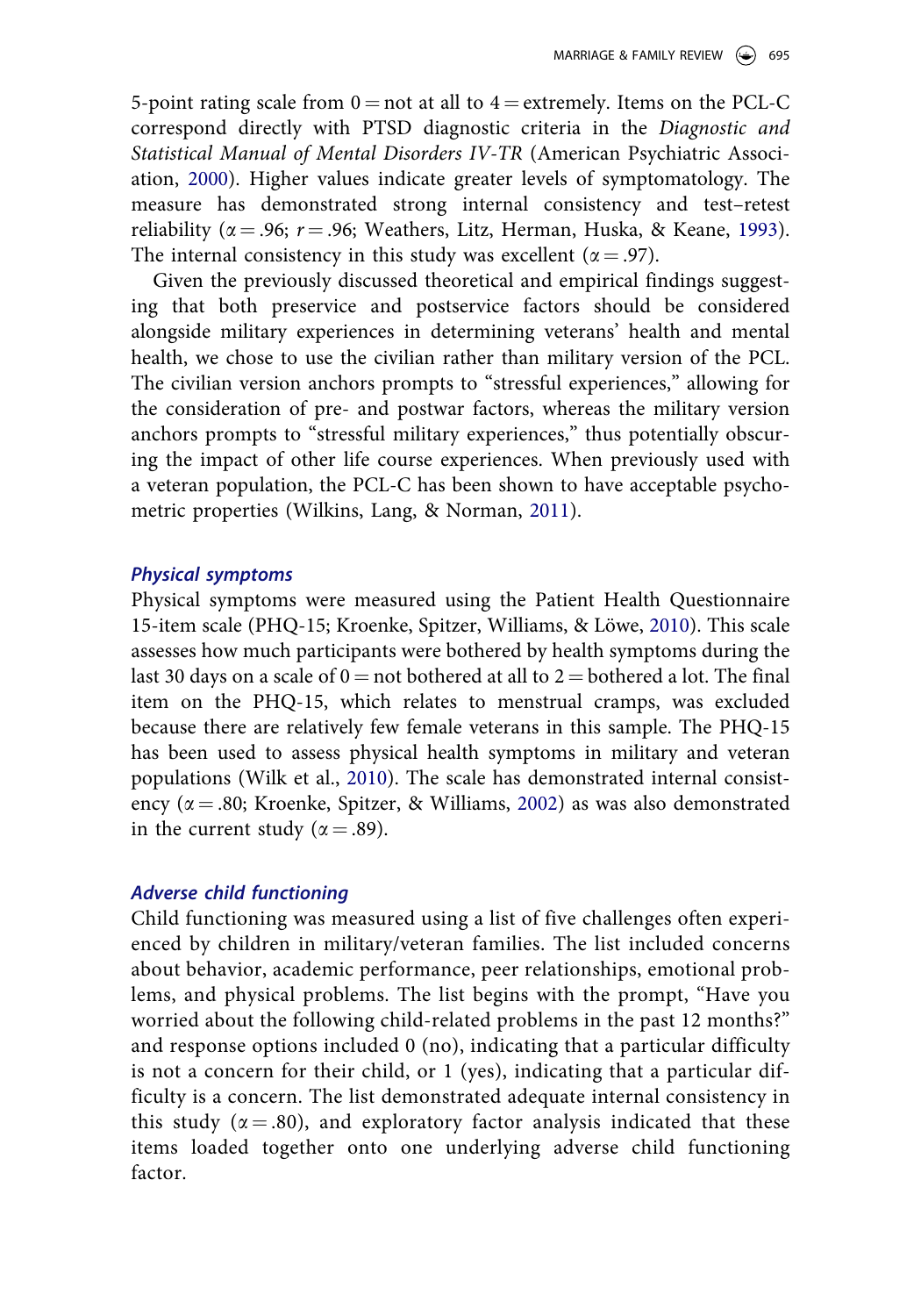696  $\left(\rightarrow\right)$  K. SULLIVAN ET AL.

### *Adverse intimate relationship functioning*

Similarly, adverse relationship functioning was measured using a list of seven challenges common to military and veteran couples. The list begins with the prompt, "Have you experienced any of the following relationship issues with your spouse/partner within the last 30 days?" Items include difficulties with mood changes, daily family routines, balancing household responsibilities, and sexual challenges. Response options included 0 (no), indicating that this particular difficulty does not occur in their relationship, or 1 (yes), indicating that a particular difficulty does occur. This list demonstrated excellent internal consistency in this study ( $\alpha = .96$ ), and exploratory factor analysis indicated that these items loaded together onto one underlying adverse relationship functioning factor.

### *Analysis*

SAS version 9.4 (SAS Institute, [2013\)](#page-16-0) was used for the following analyses. Initial analyses confirmed no significant differences in study variables by recruitment and data collection methods with one exception. Individuals recruited to participate through an agency serving homeless veterans reported more physical health symptoms. Bivariate relationships between variables were examined using Pearson correlations for continuous variables and chi-square tests for dichotomous variables. Responses on outcome variables were summed inclusively and dichotomized to create binary outcomes representing the overall presence or absence of adverse functioning. Given the underlying binary distribution of the outcome variables, this method is a valid means to understand overall risk in this population (DeCoster, Iselin, & Gallucci, [2009\)](#page-14-0). Multiple logistic regression was used to model the odds of reporting any challenges with children compared with no challenges and any challenges in the spousal relationship compared with no challenges.

Additionally, there were missing data in both the spousal relationship and child models, primarily accounted for by participants who did not respond to questions regarding PTSD or physical health symptoms. In the relationship models 139 cases contained missing values. In the child models 101 cases contained missing values. A number of steps were taken to be certain that missing data did not impact our findings in a meaningful way. In addition to the final models presented here, we ran a number of additional models where missingness was included as a response category, both in our independent and dependent variables. Results of these models indicated that missingness in our independent variables had no impact on our outcomes. Additionally, none of our independent variables was significantly related to missingness in our outcomes, with one exception. Veterans of Hispanic or Latino race/ethnicity, a variable that was included as a control in these analyses, were significantly less likely to answer adverse relationship functioning questions. The most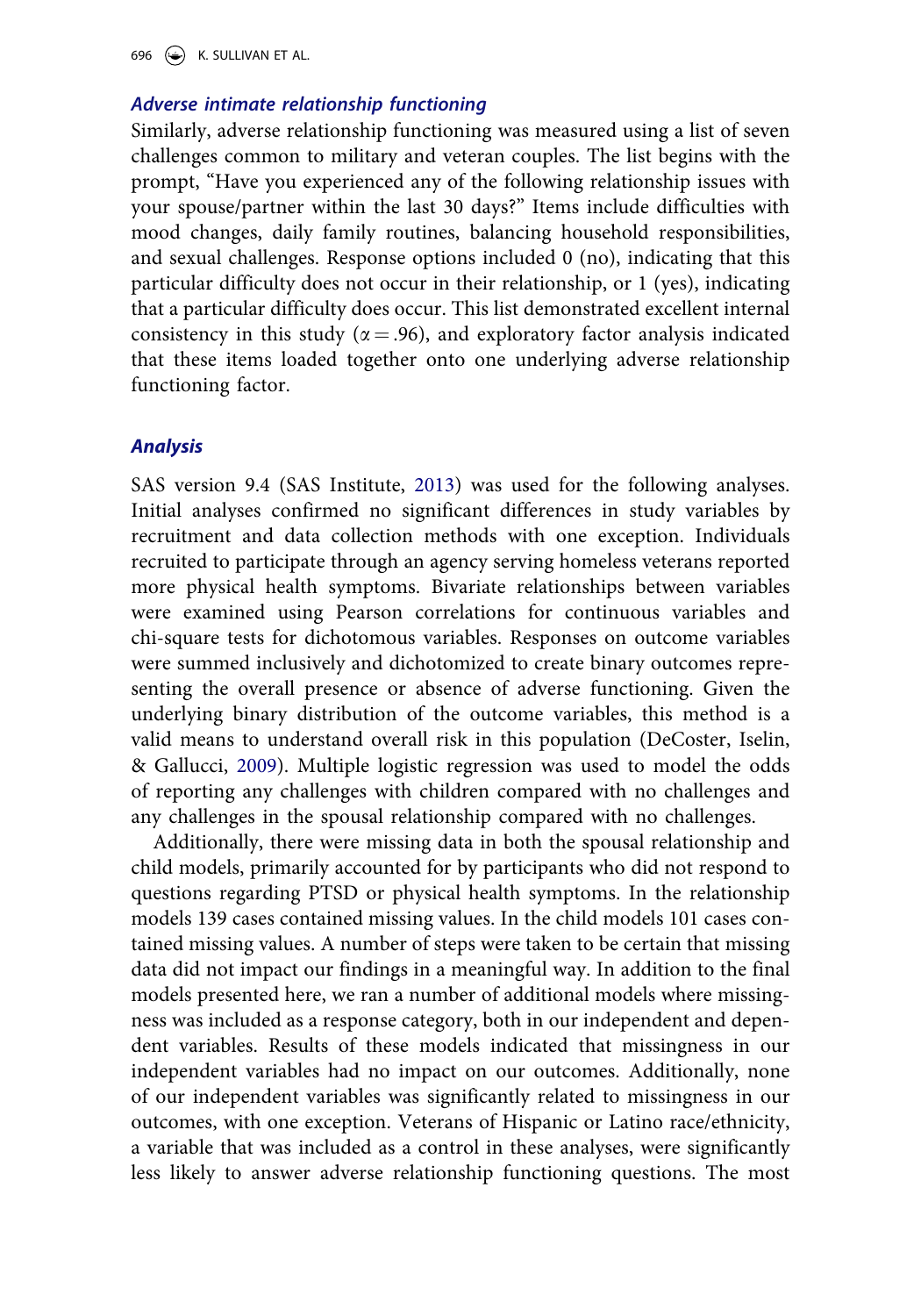notable finding from these efforts at analyzing the pattern of missingness was that those who did not answer questions related to our independent variables were much more likely to also skip questions related to our outcome variables.

#### **Results**

For these analyses two subsets of the larger survey dataset were used: all veterans who reported being married or in a serious relationship, totaling 448 respondents (hereafter referred to as the relationship sample), and all veterans who reported having at least one child, totaling 513 respondents (hereafter referred to as the child sample). Because these two samples involved different groups of respondents, demographic characteristic are presented separately in [Table 1](#page-9-0). It should be noted, however, that individuals who reported both being in a relationship and having at least one child are therefore represented in both samples, although the outcome data they contribute are unique to each sample. Both samples had significantly more men (87% in the relationship sample and 84.9% in the child sample) than women, with most participants in early to middle age. In both samples, White (38.5% and 29.1%, respectively) and Latino (27.0% and 27.8%, respectively) participants were the two largest racial/ethnic groups. Most participants in both groups reported experiencing at least one deployment during their military career (80.7% and 76.9%, respectively). In both groups slightly more veterans reported that they had not completed college (59.5% and 65.4%, respectively) compared with those who had completed a college education or beyond. Mean rates of PTSD symptoms in both samples were below the clinical cut point of 50 on the PCL (Weathers & Ford, [1996\)](#page-16-0). Mean rates of physical symptoms reported on the PHQ-15 were in the moderate range for both samples (Kroenke et al., [2010\)](#page-15-0). Demographically, both samples were similar to national data on veterans, although these samples were slightly younger and had a larger representation of Latino participants (National Center for Veterans Analysis and Statistics, 2013).

At the bivariate level, scores on the PCL-C  $(r = .43, p < .0001)$  and the PHQ-15  $(r = .39, p < .0001)$  were significantly correlated with reports of adverse relationship functioning. Similarly, scores on the PCL-C  $(r = .28, )$  $p < .0001$ ) and the PHQ-15 ( $r = .27$ ,  $p < .0001$ ) were significantly correlated with reports of adverse child functioning. Chi-square tests were used to examine associations between dichotomous variables. At the bivariate level, experiencing deployment was not significantly associated with either reports of adverse relationship or child functioning. There were significant differences in reports of adverse relationship functioning by education status ( $\chi^2$  = 5.33,  $p$  = .02), where 44.6% of college graduates reported difficulty with spousal relationships compared with 59.7% of noncollege graduates. Further, there were significant differences in reports of adverse child functioning by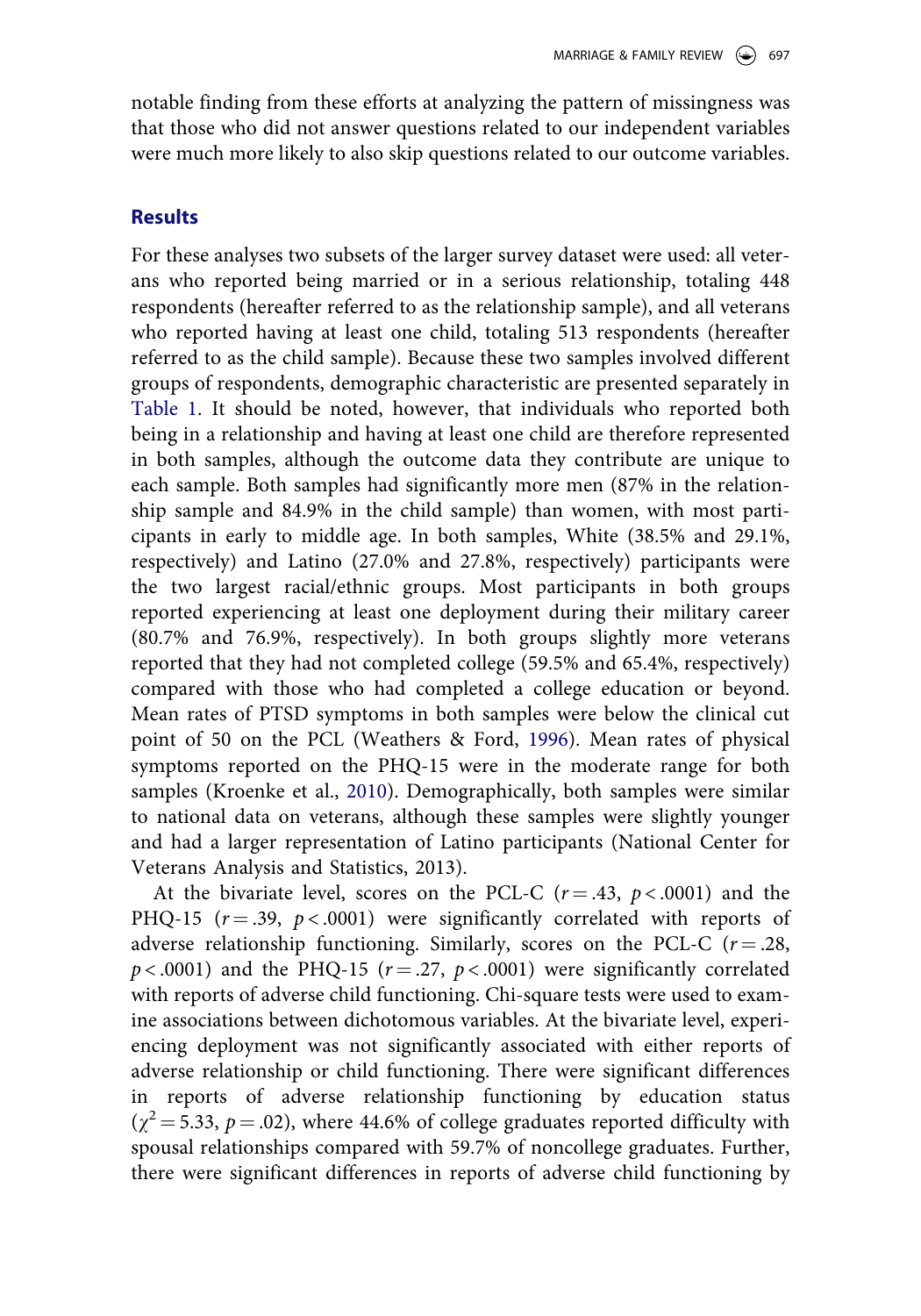<span id="page-9-0"></span>

| <b>Lable 1: Salinb and School School School School School School School School School School School School School</b> |                   |                                           |                     |                          |          |                                                            |                                                                                                               |              |                            |          |
|-----------------------------------------------------------------------------------------------------------------------|-------------------|-------------------------------------------|---------------------|--------------------------|----------|------------------------------------------------------------|---------------------------------------------------------------------------------------------------------------|--------------|----------------------------|----------|
|                                                                                                                       |                   |                                           | Relationship sample |                          |          |                                                            |                                                                                                               | Child sample |                            |          |
| Characteristic                                                                                                        | ς                 | ళ                                         | Mean (SD)           | Minimum                  | Maximum  | Ξ                                                          | ళ                                                                                                             | Mean (SD)    | Minimum                    | Maximum  |
| Gender                                                                                                                |                   |                                           |                     |                          |          |                                                            |                                                                                                               |              |                            |          |
| Male                                                                                                                  | 385               |                                           |                     |                          |          | 434                                                        | 84.9                                                                                                          |              |                            |          |
| Female                                                                                                                | 55                | 87.5<br>12.5                              |                     |                          |          | 77                                                         | $\overline{5}$                                                                                                |              |                            |          |
| Age, yr                                                                                                               |                   |                                           |                     |                          |          |                                                            |                                                                                                               |              |                            |          |
| $21 - 25$                                                                                                             |                   | 2.5                                       |                     |                          |          |                                                            | $\frac{8}{1}$                                                                                                 |              |                            |          |
|                                                                                                                       | $\frac{8}{3}$     |                                           |                     |                          |          | თ __<br>თ                                                  |                                                                                                               |              |                            |          |
| $26 - 30$<br>31 - 40                                                                                                  |                   |                                           |                     |                          |          | 108                                                        |                                                                                                               |              |                            |          |
| $41 - 50$                                                                                                             | 18878             | 15 13 15 15<br>15 15 16 17<br>18 11 18 11 |                     |                          |          |                                                            | 0<br>2 1 1 2 3 4<br>2 7 7 4 2                                                                                 |              |                            |          |
| $51 - 60$                                                                                                             |                   |                                           |                     |                          |          |                                                            |                                                                                                               |              |                            |          |
| $61 - 70$                                                                                                             |                   | $16.1$<br>5.80                            |                     |                          |          | 2827                                                       |                                                                                                               |              |                            |          |
| Over 71                                                                                                               |                   |                                           |                     |                          |          |                                                            | 6.0                                                                                                           |              |                            |          |
| Race/ethnicity                                                                                                        |                   |                                           |                     |                          |          |                                                            |                                                                                                               |              |                            |          |
| American Indian/Alaskan Native                                                                                        |                   |                                           |                     |                          |          |                                                            |                                                                                                               |              |                            |          |
| Asian                                                                                                                 | 736               | 2.5<br>5.2<br>19.1                        |                     |                          |          | $\frac{6}{6}$                                              | 5 5 5 6 7 8 7 9 7 9 7 8 7 8 7 8 7 8 9 7 8 9 7 8 9 7 8 9 7 8 9 7 8 9 7 8 9 7 8 9 7 8 9 7 8 9 7 8 9 7 8 9 7 8 9 |              |                            |          |
| Black or African American                                                                                             |                   |                                           |                     |                          |          |                                                            |                                                                                                               |              |                            |          |
| Native Hawaiian/Pacific Islander                                                                                      | $\mathsf{L}$      |                                           |                     |                          |          |                                                            |                                                                                                               |              |                            |          |
| White (not Hispanic)                                                                                                  |                   |                                           |                     |                          |          |                                                            |                                                                                                               |              |                            |          |
| Hispanic or Latino                                                                                                    | $\frac{171}{20}$  | 0.7<br>38.5<br>27.0                       |                     |                          |          | $\frac{8}{1}$ in $\frac{5}{1}$ $\frac{4}{1}$ $\frac{2}{1}$ |                                                                                                               |              |                            |          |
| Other                                                                                                                 |                   | 4.0                                       |                     |                          |          |                                                            | 53                                                                                                            |              |                            |          |
| Education                                                                                                             |                   |                                           |                     |                          |          |                                                            |                                                                                                               |              |                            |          |
| Less than college education                                                                                           | <b>261</b><br>178 | 59.5<br>40.6                              |                     |                          |          | 332                                                        | 65.4<br>34.7                                                                                                  |              |                            |          |
| College or higher                                                                                                     |                   |                                           |                     |                          |          | 176                                                        |                                                                                                               |              |                            |          |
| Number deployments                                                                                                    |                   |                                           |                     |                          |          |                                                            |                                                                                                               |              |                            |          |
| None                                                                                                                  |                   | $\frac{19.3}{80.7}$                       |                     |                          |          | $\frac{17}{11}$                                            | 23.1<br>76.9                                                                                                  |              |                            |          |
| One or more                                                                                                           |                   |                                           |                     |                          |          | 389                                                        |                                                                                                               |              |                            |          |
| <b>PTSD</b>                                                                                                           | 33 35 36          |                                           | 41.93 (21.2)        | $\overline{\phantom{0}}$ |          | 487                                                        |                                                                                                               | 43.52 (20.8) | $\overline{\phantom{0}}$ 0 | 85<br>27 |
| Physical health symptoms                                                                                              |                   |                                           | 9.14 (6.57)         |                          | 85<br>27 | 477                                                        |                                                                                                               | 9.48 (6.47)  |                            |          |
|                                                                                                                       |                   |                                           |                     |                          |          |                                                            |                                                                                                               |              |                            |          |

**Table 1.** Sample characteristics for relationship and child models. Sample characteristics for relationship and child models Table 1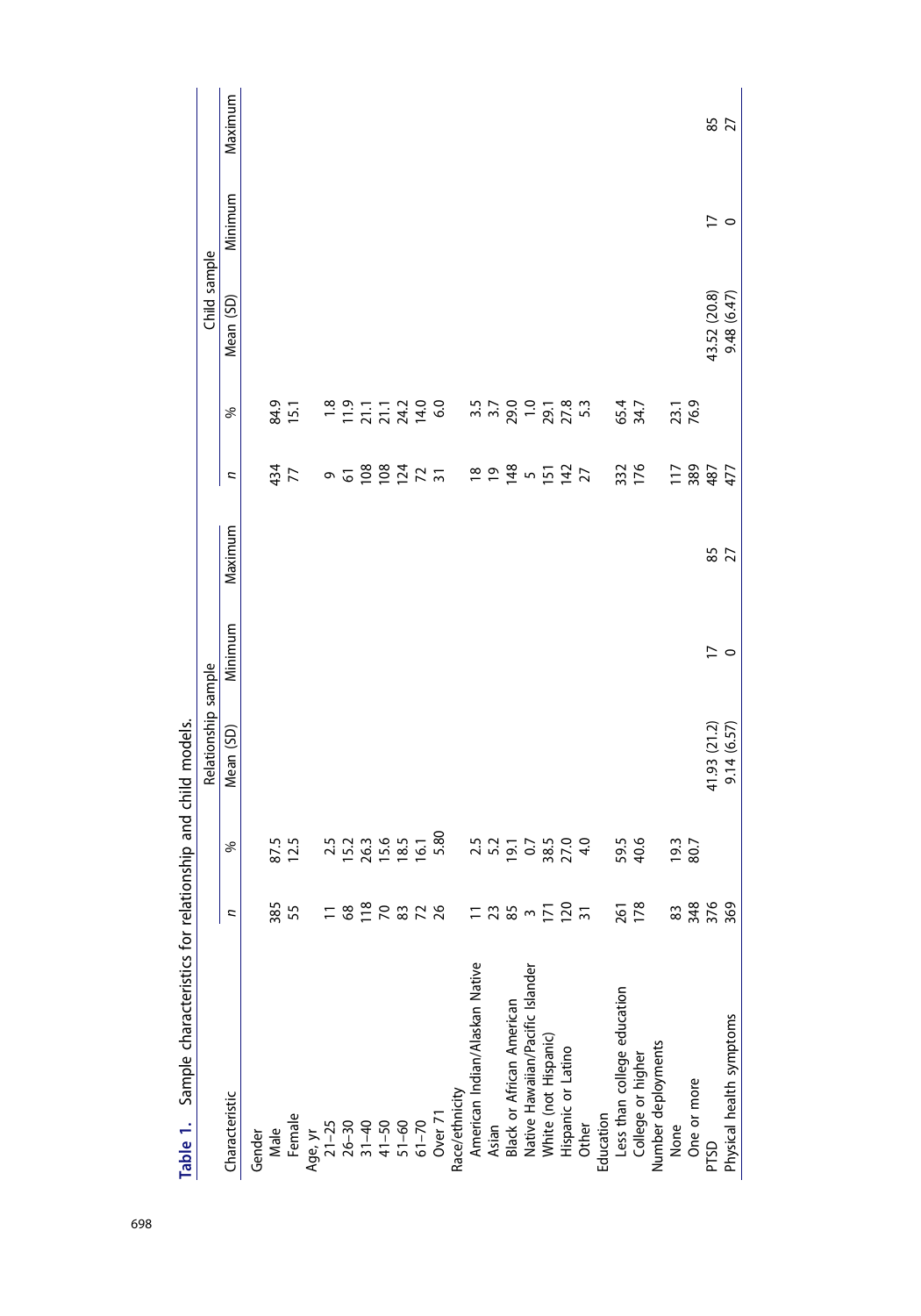gender ( $\chi^2$  = 11.45,  $p$  = .0007), where 61.43% of female veterans reported child difficulties compared with 39.69% of male veterans.

Multivariate logistic regression was used to examine the association between PTSD and physical health symptoms, deployments, and control variables with veteran reports of adverse relationship and child functioning. Results for the relationship model are presented in Table 2. The model included only veterans who reported being married or in a significant relationship. Experiencing increased PTSD symptoms was positively associated with an increase in the odds of reporting adverse relationship functioning (odds ratio  $[OR] = 1.043$ ; 95% confidence interval  $[CI]$ , 1.022, 1.065). Further, experiencing increased physical symptoms was associated with an increase in the odds of reporting adverse relationship functioning ( $OR = 1.081$ ; 95% CI, 1.012, 1.154). Standardized coefficients, which allow for direct comparison between the impact of two independent variables, indicate that PTSD symptomatology ( $b = .4907$ ) was a stronger predictor of relationship functioning than physical health symptomatology ( $b = .2785$ ). When controlling for mental and physical health symptoms, the number of deployments experienced by a veteran was not associated with any change in the odds of reporting adverse relationship functioning in this sample.

The child model included only veterans who reported having at least one child. These results are also presented in Table 2. Similar to the relationship model, veterans who reported higher levels of PTSD symptomatology were also more likely to report concerns about adverse child functioning (OR  $=$  1.019; 95% CI, 1.004, 1.034). Additionally, veterans who reported increased physical health symptoms were more likely to report concerns about adverse child functioning  $(OR = 1.048; 95\% \text{ CI}, 1.002, 1.098)$ . Using standardized coefficients, PTSD symptomatology  $(b = .2177)$  was a stronger predictor of child functioning than physical health symptoms  $(b = .1705)$ . The gender of

|                                    | Relationship |              | Child     |              |
|------------------------------------|--------------|--------------|-----------|--------------|
|                                    | 0R           | 95% CI       | <b>OR</b> | 95% CI       |
| Male (vs. female)                  | .615         | .245, 1.543  | $.388*$   | .205, .734   |
| Age                                | .858         | .711, 1.035  | 1.041     | .881, 1.229  |
| Graduated college (vs. no college) | .674         | .382, 1.188  | .969      | .600, 1.562  |
| Race (vs. White)                   |              |              |           |              |
| American Indian/Alaskan Native     | .210         | .029, 1.539  | 3.399     | .994, 11.62  |
| Asian                              | .346         | .091, 1.318  | 1.495     | .468, 4.782  |
| Black or African American          | 1.201        | .543, 2.659  | 1.105     | .646, 1.890  |
| Native Hawaiian/Pacific Islander   | 999.9        | .001, 999.9  | .001      | .001, 999.9  |
| Hispanic or Latino                 | .941         | .476, 1.861  | 1.290     | .747, 2.227  |
| Other                              | .368         | .066, 2.060  | 1.154     | .315, 4.219  |
| <b>PTSD</b>                        | $1.043*$     | 1.022, 1.065 | $1.019*$  | 1.004, 1.034 |
| Physical health symptoms           | $1.081*$     | 1.012, 1.154 | $1.048*$  | 1.002, 1.098 |
| Number of deployments              | .730         | .353, 1.512  | .628      | .374, 1.054  |
| $R^2$                              | .3721        |              | .1796     |              |

**Table 2.** Multivariate logistic regression results for relationship and child models.

*Note.* \*Statistically significant OR at the .05 level.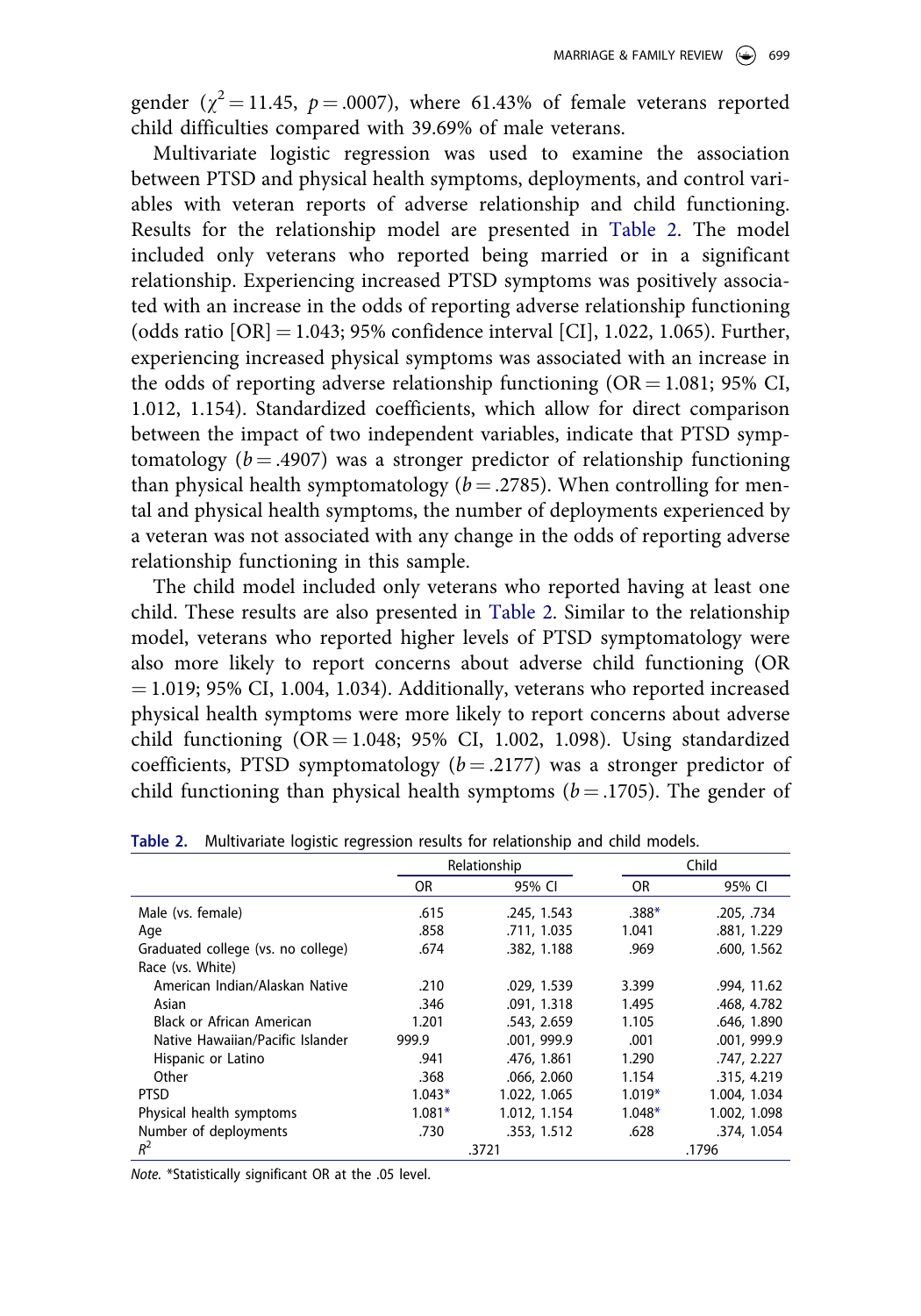the veteran was also a significant predictor, as male veterans were significantly less likely to report concerns about adverse child functioning compared with female veterans  $(OR = .388; 95\% \text{ CI}, .205, .734)$ . Finally, similar to the relationship model, when controlling for physical and mental health symptoms, the number of deployments a veteran experienced was not significantly associated with child functioning.

### **Discussion**

Several interesting findings emerged from this study. Overall, most veterans in this sample did not report significant PTSD symptoms or severe physical health symptoms. Our first hypothesis regarding the independent association between deployments, PTSD symptoms, and physical health symptoms with child and relationship functioning was partially confirmed. Both PTSD and physical health symptoms contributed independently to explaining the variation in reports of adverse child and relationship functioning; number of deployments, however, was not significantly associated with either outcome. Our second hypothesis regarding the strength of the association between PTSD and physical health symptoms and our outcomes was confirmed. Although both PTSD symptoms and physical health were independently related to our outcomes, PTSD symptoms were a stronger predictor of both child and relationship functioning compared with physical health symptoms.

Previous empirical evidence from research with military families has suggested that number of deployments experienced by a family should impact outcomes for both children (Chandra et al., [2010](#page-14-0); Flake et al., [2009](#page-15-0)) and spousal relationships (McLeland et al., [2008](#page-16-0)). However, this evidence was drawn largely from studies conducted with active duty or reserve families. There has been some evidence that the negative impact of deployment persists into the reintegration phase (Lester et al., [2010\)](#page-16-0), but there is little information about whether these effects will persist after separation from the military. The results presented here suggest that when considered alongside physical and mental changes experienced by veterans, the association between deployment and adverse outcomes for children and relationships does not appear to persist after transition out of military service.

Rather than deployments, these findings suggest that physical and mental health symptomatology may be the most strongly associated with child and relationship functioning in veteran families. For spousal relationships, each additional point on the PTSD symptom scale was associated with a 4.3% increase in reported relationship challenges. Similarly, each additional point on the physical health symptom scale was associated with an 8.1% increase in reports of relationship challenges. For children, each additional point on PTSD symptom scale was associated with a 1.9% increase in reported challenges, and an additional point on the physical health symptom scale was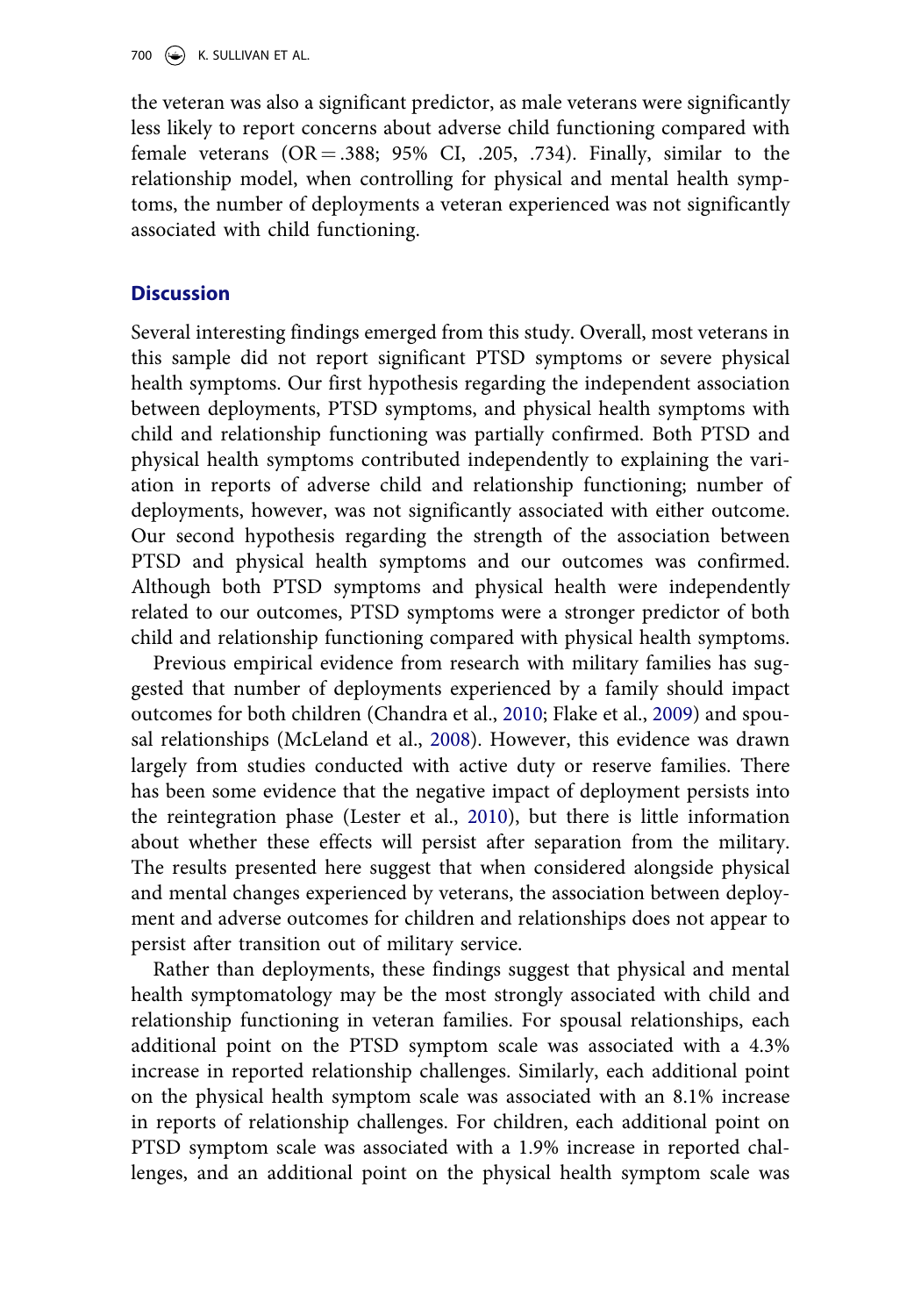associated with a 4.8% increase in challenges. The independent association between the physical and mental health of veterans and their reports of adverse relationship and child functioning is consistent with previous research, which has found that these stressors can have a negative effect on military family functioning. However, particularly for child functioning, these findings have not been previously been demonstrated among the veteran population.

Further, as hypothesized, PTSD symptoms appeared to be more strongly associated with both outcomes compared with physical health symptoms, although both physical and mental health were independently meaningful. To our knowledge this finding is also novel, because no previous studies have directly compared the impact of veterans' physical and mental health on their family functioning. However, this result is consistent with theoretical expectations that mental health symptoms may be more ambiguous and harder for family members to understand, which may lead to greater psychological difficulty coping with these symptoms in loved ones (Gorman et al., [2010b\)](#page-15-0).

Finally, in our child model, results indicated that female veterans were more likely to endorse adverse child functioning compared with male veterans. A number of factors may explain this finding. First, there is the possibility that women are more likely than men to report child and family challenges. Some research with military populations has indicated that this may in fact be the case (Vogt, Pless, King, & King, [2005](#page-16-0)). Additionally, there is the possibility that children of female veterans may have been more negatively impacted by their parents' service compared with children of male veterans. This explanation appears consistent with attachment theory, which suggests that disruptions in a child's bond with his or her primary caregiver, most often the mother, could be particularly detrimental (Bowlby, Ainsworth, Boston, & Rosenbluth, [1956](#page-14-0)). Previous empirical findings comparing the effects of male and female military service on child outcomes have been inconclusive (Applewhite & Mays, [1996](#page-14-0); Gorman, Eide, & Hisle-Gorman, [2010](#page-15-0); Kelley, Herzog-Simmer, & Harris, [1994\)](#page-15-0), but some recent research indicates that children of female service members may experience more depressive symptoms during or after combat deployments (Sullivan et al., [2015](#page-16-0)). Regardless, this result points to the need to better understand the long-term implications of maternal military service on child functioning, particularly in light of the increase in the number of women serving in our Armed Forces (Department of Defense, [2012](#page-15-0)).

Results from this study must be interpreted in light of a number of limitations. This is a cross-sectional survey, and as a result causality cannot be inferred from these findings. Because of the cross-sectional nature of our data, we cannot be certain whether service members were in a significant relationship or had children when they experienced deployments. As a result, we do not know whether the spouses or children of veterans had any direct experience with deployment. However, because deployment has previously been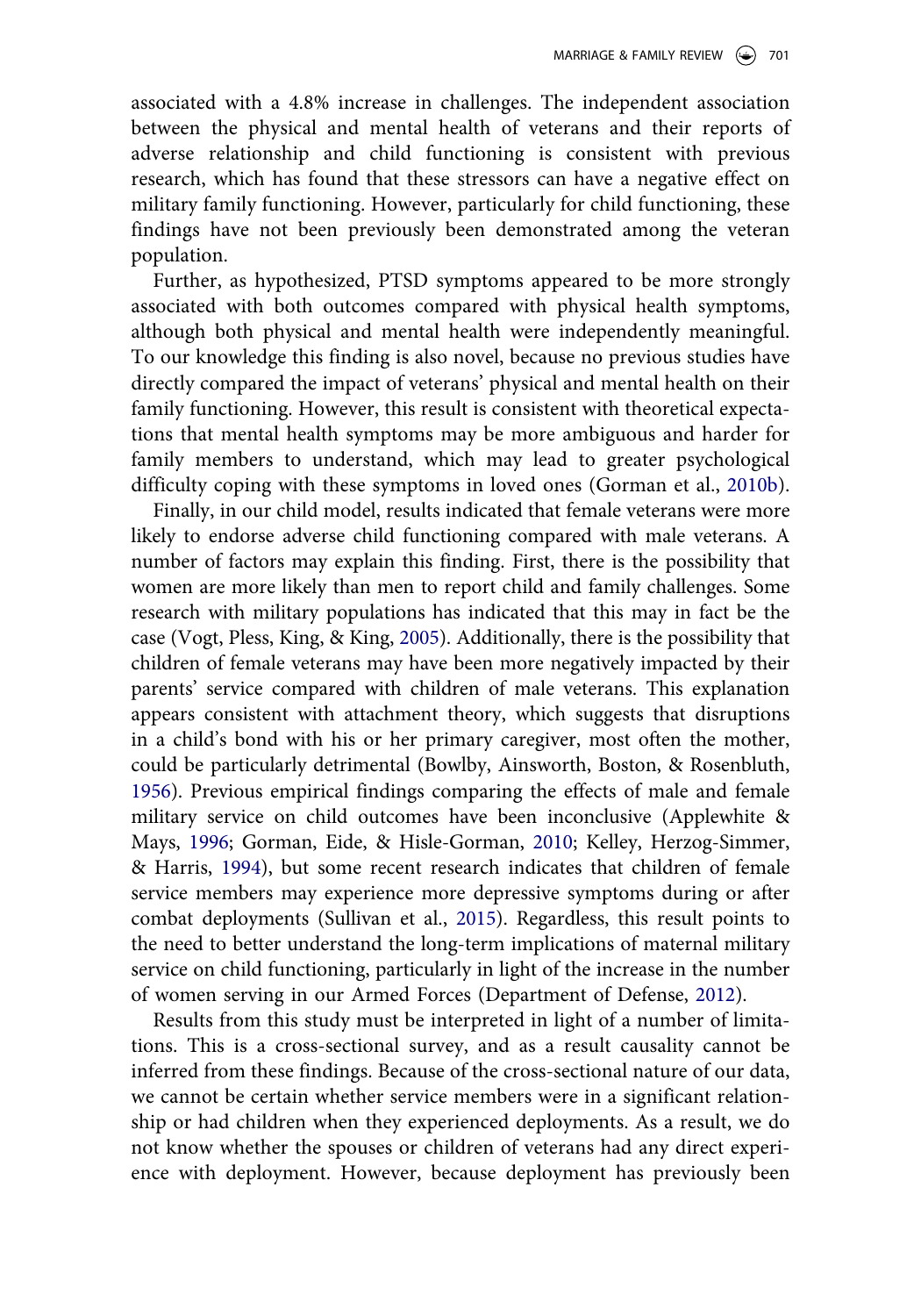hypothesized to have long-lasting effects on service members, the findings of this study are nevertheless relevant because they demonstrate that these effects may not impact beyond that of mental and physical health. Additionally, because these analyses relied on a nonrandom, heterogeneous sample of veterans from Los Angeles County, these results may not be generalizable outside that community. However, with the exception of a higher proportion of Hispanic or Latino veterans, the demographics of the veteran population are relatively similar to national demographics, which suggests that these results may be applicable to the larger veteran community (National Center for Veterans Analysis and Statistics, [2013\)](#page-16-0). Further, PTSD symptoms were the only mental health variable included in these models. Although PTSD is a common mental health diagnosis among this population, veterans experience a number of mental health difficulties, including depression and substance use, which should be considered in future research. Additionally, due to limitations in the data, a number of other variables may influence findings, which we were unable to include in models, such as ages of children, years married, and a more nuanced measure of deployment. Models were also impacted by missing data, which may limit the generalizability of these findings. However, as describe earlier, efforts were made to examine missingness, which indicated that missing data did not impact our findings in any meaningful way. Finally, the adverse child and intimate relationship functioning scales used as outcome measures in these models need further validation.

Despite these limitations, the findings presented here contribute to the existing body of literature in several meaningful ways. First, these analyses examined a number of potential stressors for veteran families simultaneously and are, to our knowledge, the first to suggest that ongoing mental health difficulties may be more detrimental than physical difficulties to the functioning of veteran families. Second, these findings suggest that the experience of deployments alone may not create lasting difficulties for veteran families. Instead, these results indicate that the mental and physical health challenges that veterans experience may be the most problematic.

These results have a number of meaningful implications both for future research and for social workers and other clinical practitioners working with military families. These results highlight the need for longitudinal research, which follows military families through the transition out of military service and beyond, to more clearly understand how these stressors continue to impact family functioning. Further, research conducted with veterans would benefit from more nuanced examinations of the impact of deployment. Additionally, these results highlight the dual importance of both the physical and mental health symptoms of veterans. Most veterans in this sample did not report elevated rates of PTSD or physical health problems; however, these results highlight the importance of continued support for the individuals and families dealing with these difficulties. Although PTSD may be more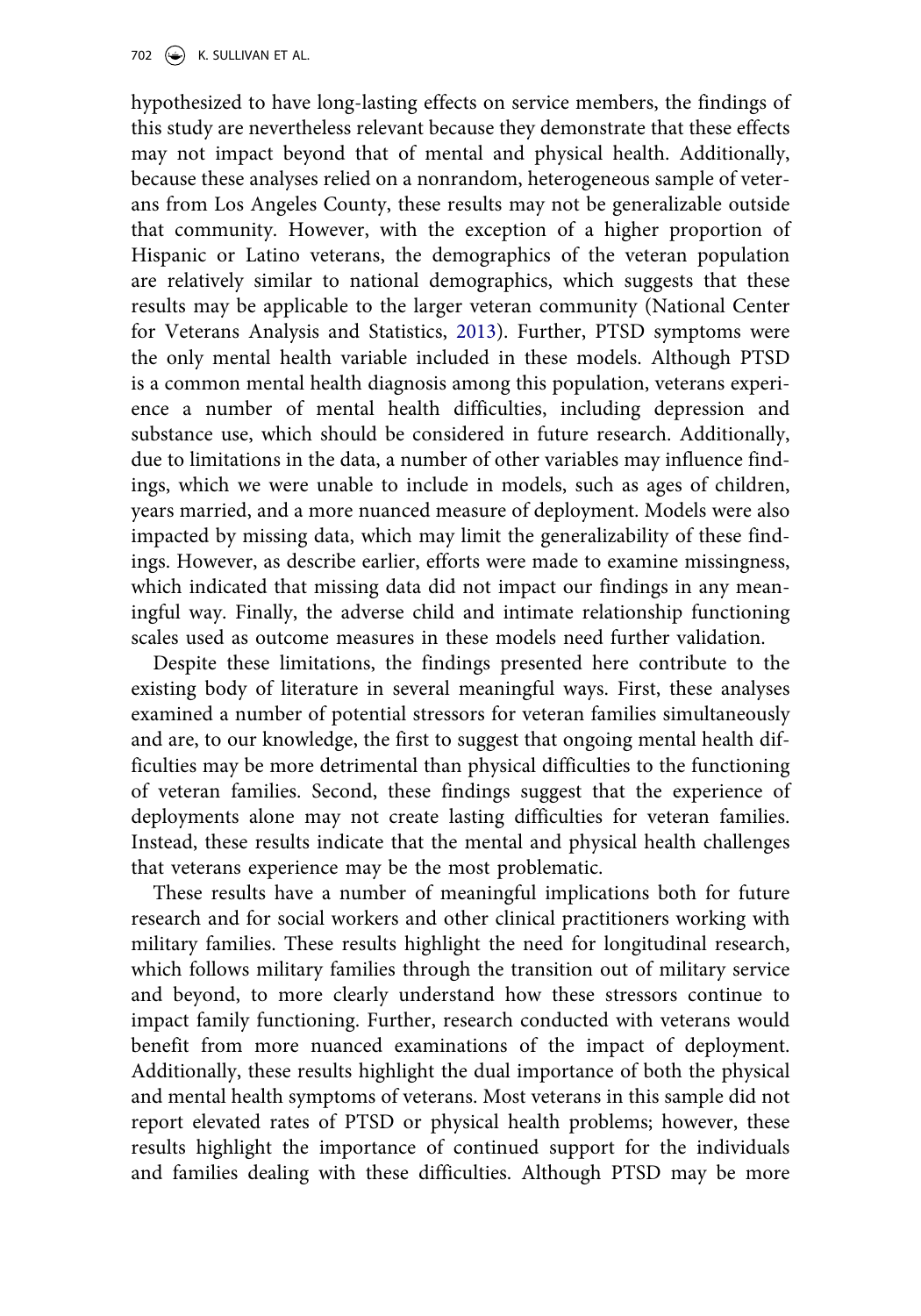<span id="page-14-0"></span>strongly associated with adverse child and relationship functioning, both appear to impact families well beyond separation from military service. Assessing and treating these symptoms before service members transition out of the military appears to be increasingly important given the long-term impact these symptoms may have not only on the service member but on their families as well. Finally, these results suggest that the children and spouses of veterans may continue to need support and services long after their family members' separation from the military. Improving our ability to identify veteran families in our communities and target needed services toward the entire family system appears to be increasingly important in light of these findings.

#### **References**

- Allen, E. S., Rhoades, G. K., Stanley, S. M., & Markman, H. J. (2010). Hitting home: Relationships between recent deployment, posttraumatic stress symptoms, and marital functioning for army couples. *Journal of Family Psychology*, *24*, 280–297.
- American Psychiatric Association. (2000). *Diagnostic and Statistical Manual of Mental Disorders* (4th ed.). Washington, DC: Author.
- Applewhite, L., & Mays Jr., R. A. (1996). Parent-child separation: A comparison of maternally and paternally separated children in military families. *Child and Adolescent Social Work Journal*, *13*(1), 23–39.
- Bowlby, J., Ainsworth, M., Boston, M., & Rosenbluth, D. (1956). The effects of mother-child separation: A follow-up study. *British Journal of Medical Psychology*, *29*, 211–247.
- Card, N. A., Bosch, L., Casper, D. M., Wiggs, C. B., Hawkins, S. A., Schlomer, G. L., & Borden, L. M. (2011). A meta-analytic review of internalizing, externalizing, and academic adjustment among children of deployed military service members. *Journal of Family Psychology*, *25*, 508–520.
- Caska, C. M., & Renshaw, K. D. (2011). Perceived burden in spouses of national guard/reserve service members deployed during operations enduring and Iraqi freedom. *Journal of Anxiety Disorders*, *25*, 346–351.
- Chandra, A., Lara-Cinisomo, S., Jaycox, L. H., Tanielian, T., Burns, R. M., Ruder, T., & Han, B. (2010). Children on the home-front: The experience of children from military families. *Pediatrics*, *125*, 16–25.
- Conley, D., & Heerwig, J. (2011). The war at home: Effects of Vietnam-era military service on post-war household stability. *American Economic Review*, *101*(3), 350–354.
- Cox, M. J., & Paley, B. (1997). Families as systems. *Annual Review of Psychology*, *48*, 243–267.
- Cozza, S. J. (2014). Supporting America's military children and families. *Applied Developmental Science*, *18*, 1–4.
- Cozza, S. J., Guimond, J. M., McKibben, J. B. A., Chun, R. S., Arata-Maiers, T. L., Schneider, B., … Ursano, R. J. (2010). Combat-injured service members and their families: The relationship of child distress and spouse-perceived family distress and disruption. *Journal of Traumatic Stress*, *23*, 112–115.
- Cozza, S. J., Holmes, A. K., & Van Ost, S. L. (2013). Family-centered care for military and veteran families affected by combat injury. *Clinical Child and Family Psychology Review*, *16*, 311–321.
- DeCoster, J., Iselin, A. M. R., & Gallucci, M. (2009). A conceptual and empirical examination of justifications for dichotomization. *Psychological Methods*, *14*, 349–366.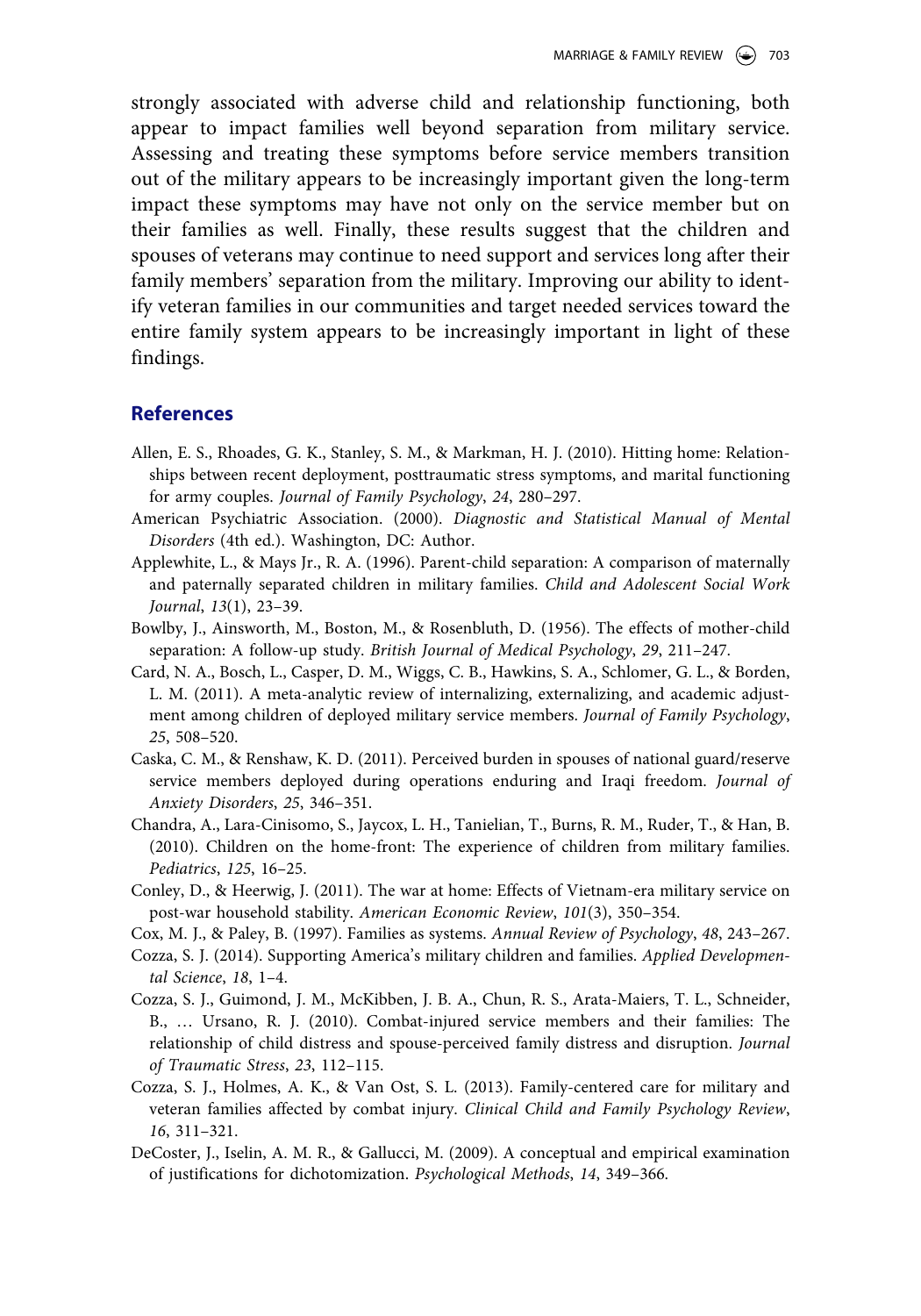<span id="page-15-0"></span>704  $\left(\rightarrow\right)$  K. SULLIVAN ET AL.

- Dekel, R., & Monson, C. M. (2010). Military-related post-traumatic stress disorder and family relations: Current knowledge and future directions. *Aggression and Violent Behavior*, *15*, 303–309.
- Department of Defense. (2012). 2011 Demographic profile of the military community. Retrieved from [http://www.militaryonesource.mil/footer?.content\\_id=267470](http://www.militaryonesource.mil/footer?.content_id=267470)
- Flake, E. M., Davis, B. E., Johnson, P. L., & Middleton, L. S. (2009). The psychosocial effects of deployment on military children. *Journal of Developmental & Behavioral Pediatrics*, *30*, 271–278.
- Gilreath, T. D., Wrabel, S. L., Sullivan, K. S., Capp, G. P., Roziner, I., Benbenishty, R., & Astor, R. A. (2015). Suicidality among military-connected adolescents in California schools. *European Child & Adolescent Psychiatry*, *25*, 61–66.
- Goff, B. S. N., Crow, J. R., Reisbig, A. M. J., & Hamilton, S. (2007). The impact of individual trauma symptoms of deployed soldiers on relationship satisfaction. *Journal of Family Psychology*, *21*, 344–353.
- Gorman, G. H., Eide, M., & Hisle-Gorman, E. (2010a). Wartime military deployment and increased pediatric mental and behavioral health complaints. *Pediatrics*, *126*, 1058–1066.
- Gorman, L., Blow, A., Kees, M., Valenstein, M., Jarman, C., & Spira, J. (2014). *The effects of wounds of war on family functioning in a national-guard sample: An exploratory study. In military deployment and its consequences for families* (pp. 241–257). New York, NY: Springer.
- Gorman, L. A., Fitzgerald, H. E., & Blow, A. J. (2010b). Parental combat injury and early child development: A conceptual model for differentiating effects of visible and invisible injuries. *Psychiatric Quarterly*, *81*, 1–21.
- Holmes, A. K., Rauch, P. K., & Cozza, C. S. J. (2013). When a parent is injured or killed in combat. *Future of Children*, *23*, 143–162.
- Jensen, P. S., Martin, D., & Watanabe, H. (1996). Children's response to parental separation during operation desert storm. *Journal of the American Academy of Child & Adolescent Psychiatry*, *35*, 433–441.
- Jordan, B. K., Marmar, C. R., Fairbank, J. A., Schlenger, W. E., Kulka, R. A., Hough, R. L., & Weiss, D. S. (1992). Problems in families of male Vietnam veterans with posttraumatic stress disorder. *Journal of Consulting and Clinical Psychology*, *60*, 916–926.
- Karney, B. R., & Crown, J. S. (2007). *Families under stress: An assessment of data, theory, and research on marriage and divorce in the military* (Vol. 599). Santa Monica, CA: Rand Corporation.
- Kelley, M. L., Herzog-Simmer, P. A., & Harris, M. A. (1994). Effects of military-induced separation on the parenting stress and family functioning of deploying mothers. *Military Psychology*, *6*, 125–138.
- Khaylis, A., Polusny, M. A., Erbes, C. R., Gewirtz, A., & Rath, M. (2011). Posttraumatic stress, family adjustment, and treatment preferences among national-guard soldiers deployed to OEF/OIF. *Military Medicine*, *176*, 126–131.
- King, D. W., King, L. A., Foy, D. W., Keane, T. M., & Fairbank, J. A. (1999). Posttraumatic stress disorder in a national sample of female and male Vietnam veterans: Risk factors, war-zone stressors, and resilience-recovery variables. *Journal of Abnormal Psychology*, *108*, 164–170.
- Kroenke, K., Spitzer, R. L., & Williams, J. B. W. (2002). The PHQ-15: Validity of a new measure for evaluating the severity of somatic symptoms. *Psychosomatic Medicine*, *64*, 258–266.
- Kroenke, K., Spitzer, R. L., Williams, J. B. W., & Löwe, B. (2010). The patient health questionnaire somatic, anxiety, and depressive symptom scales: A systematic review. *General Hospital Psychiatry*, *32*, 345–359.
- Lambert, J. E., Engh, R., Hasbun, A., & Holzer, J. (2012). Impact of posttraumatic stress disorder on the relationship quality and psychological distress of intimate partners: A meta-analytic review. *Journal of Family Psychology*, *26*, 729–738.